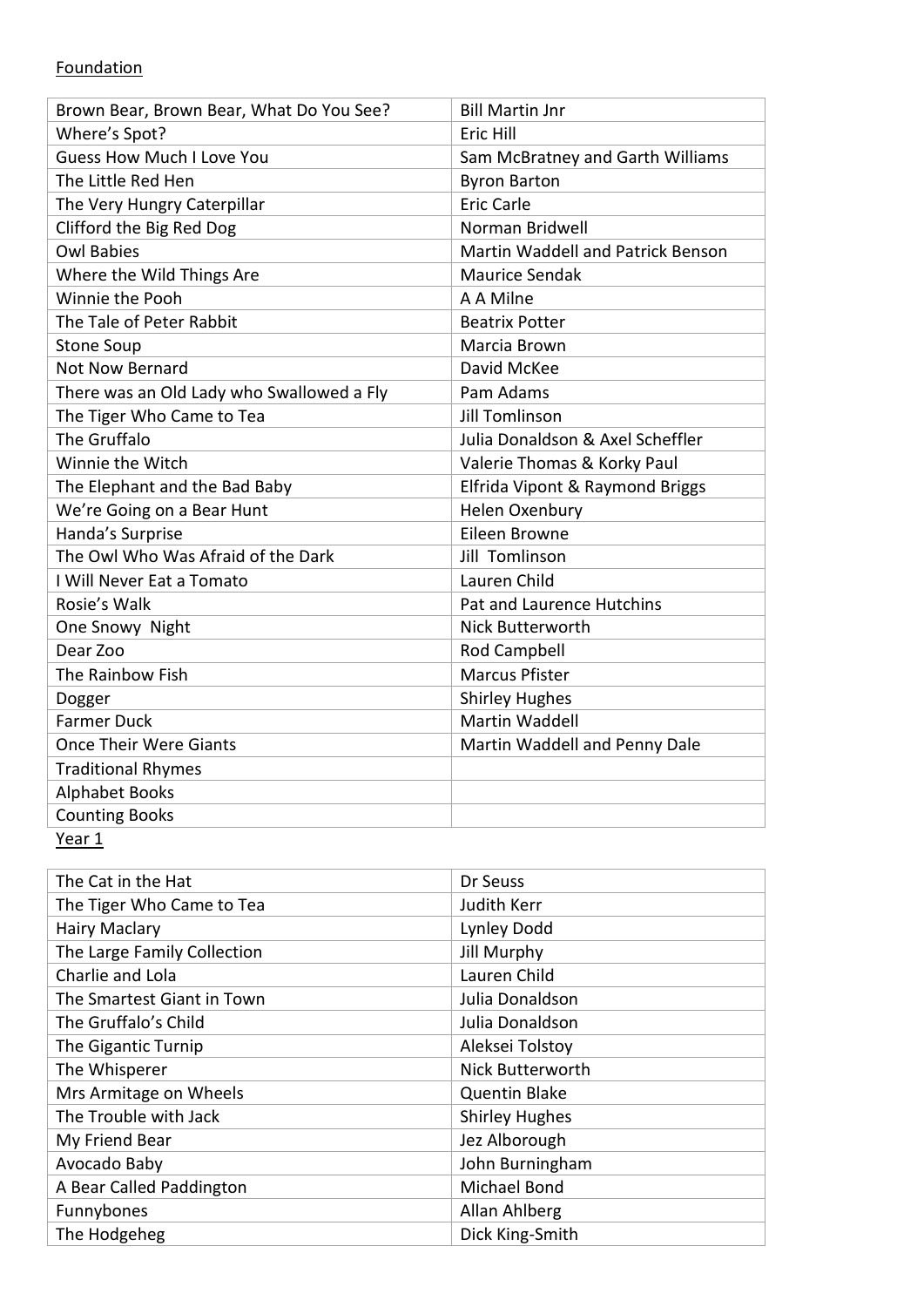| The Jolly Postman                           | Allan Ahlberg        |
|---------------------------------------------|----------------------|
| Mister Magnolia                             | <b>Quentin Blake</b> |
| Katie Morag Series                          | Mairi Hedderwick     |
| Frog and Toad are Friends                   | Arnold Lobel         |
| The Princess and the Pea                    | Minnie Grey          |
| <b>Amazing Grace</b>                        | Mary Hoffman         |
| Don't Forget the Bacon                      | Pat Hutchins         |
| <b>Emperor of Absurdia</b>                  | Chris Riddell        |
| The True Story of the Three Little Pigs     | Jon Scieszka         |
|                                             |                      |
| <b>Collins Primary Dictionary</b>           |                      |
| Children's First Encyclopaedia              |                      |
| Children's Atlas                            |                      |
| Topic Books, eg Old Toys, Homes in the Past |                      |
| <b>Traditional Nursery Rhymes</b>           |                      |
| <b>Traditional Fairy Stories</b>            |                      |
| Year 2                                      |                      |

| The Cat Who Lost His Purr                    | Michelle Coxon                  |
|----------------------------------------------|---------------------------------|
| <b>Frightened Fred</b>                       | Peta Coplans                    |
| Friends                                      | <b>Kim Lewis</b>                |
| <b>Mog Stories</b>                           | Judith Kerr                     |
| Mr Wolf's Pancakes                           | Jan Fearnley                    |
| Frog is Frog                                 | Max Velthuijis                  |
| Cat and Mouse Story                          | <b>Michael Rosen</b>            |
| The Snow Lady                                | <b>Shirley Hughes</b>           |
| Grace and Family                             | Mary Hoffman and Caroline Binch |
| The Adventures of Captain Underpants         | Dav Pilkey                      |
| The Diary of a Killer Cat                    | Anne Fine                       |
| Little Wolf's Book of Badness                | Ian Whybrow                     |
| The Magic Finger                             | <b>Roald Dahl</b>               |
| Mrs Wobble the Waitress                      | Allan Alhberg                   |
| Pirate School: Just a Bit of Wind            | Jeremy Strong                   |
| George's Marvellous Medicine                 | <b>Roald Dahl</b>               |
| The Giraffe, Pelly and Me                    | <b>Roald Dahl</b>               |
| The Guard Dog                                | Dick King-Smith                 |
| Emily's Legs                                 | Dick King-Smith                 |
|                                              |                                 |
| Children's Illustrated Dictionary            |                                 |
| <b>Usborne Books:</b>                        |                                 |
| The First Encyclopaedia of Science           |                                 |
| The First Encyclopaedia of the Human Body    |                                 |
| The First Encyclopaedia of Animals           |                                 |
| The First Encyclopaedia of Seas and Oceans   |                                 |
| The Children's World Atlas (internet linked) |                                 |
| <b>Pocket Science Books</b>                  |                                 |
| <b>Watt's Great Events Books:</b>            |                                 |
| The Great Fire of London                     |                                 |
| <b>Gun Powder Plot</b>                       |                                 |
| <b>Battle of Hastings</b>                    |                                 |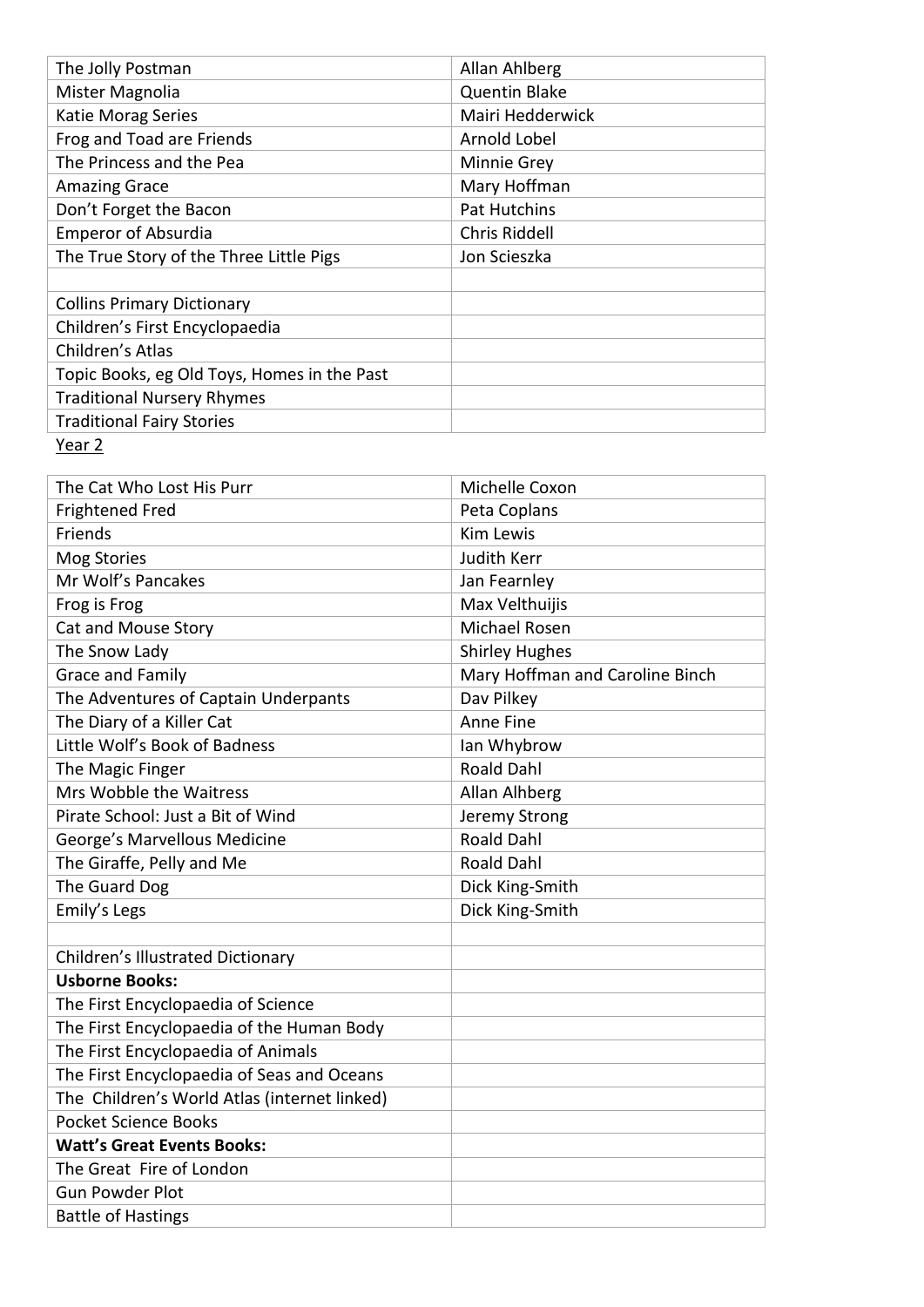| Coronation of Elizabeth II          |  |
|-------------------------------------|--|
| <b>Watt's Famous People Series:</b> |  |
| Florence Nightingale                |  |
| Louis Braille                       |  |
| George Stephenson                   |  |
| Thomas Edison                       |  |
|                                     |  |

Year 3

| Cool                                     | Michael Morpurgo          |
|------------------------------------------|---------------------------|
| The Butterfly Lion                       | Michael Morpurgo          |
| Kensuke's Kingdom                        | Michael Morpurgo          |
| <b>Billy the Kid</b>                     | Michael Morpurgo          |
| The Twits                                | <b>Roald Dahl</b>         |
| Charlie and Chocolate Factory            | <b>Roald Dahl</b>         |
| Matilda                                  | <b>Roald Dahl</b>         |
| Danny The Champion of the World          | <b>Roald Dahl</b>         |
| James and the Giant Peach                | <b>Roald Dahl</b>         |
| <b>Fantastic Mr Fox</b>                  | <b>Roald Dahl</b>         |
| The BFG                                  | <b>Roald Dahl</b>         |
| The Sheep Pig                            | Dick King-Smith           |
| <b>Bill's New Frock</b>                  | Anne Fine                 |
| The Hundred Mile an Hour Dog             | Jeremy Strong             |
| Return of the Hundred Mile an Hour Dog   | Jeremy Strong             |
| The Naughtiest Girl in the School        | Enid Blyton               |
| Secret Seven series                      | Enid Blyton               |
| <b>Famous Five series</b>                | <b>Enid Blyton</b>        |
| <b>Animal Ark series</b>                 | <b>Lucy Daniels</b>       |
| Horrid Henry series                      | Francesca Henry's         |
| Charlotte's Web                          | E B White                 |
| <b>Flat Stanley</b>                      | Jeff Brown                |
| Fungus the Bogeyman                      | <b>Raymond Briggs</b>     |
| Mystery Winklesea                        | <b>Helen Cresswell</b>    |
| The Indian in the Cupboard               | Lynne Reid Banks          |
| Mr Majeika                               | <b>Humphrey Carpenter</b> |
| Please Mrs Butler                        | Allan Ahlberg             |
| The Sam Pig Story Book                   | <b>Alison Uttley</b>      |
| Railway Cat                              | Phyllis Arkle             |
| Harry Potter and the Philosopher's Stone | J K Rowling               |

Year 4

| A Caribbean Dozen                | John Agard & Grace Nicholls   |
|----------------------------------|-------------------------------|
| Alice's Adventures in Wonderland | Lewis Carroll                 |
| Mufaro's Beautiful Daughters     | John Steptoe                  |
| Beowolf                          | Kevin Crossley-Holland        |
| The Firework-Maker's Daughter    | Philip Pullman                |
| The Dragon's Child               | Jenny Nimmo                   |
| The Ghost Blades                 | <b>Anthony Masters</b>        |
| Sara, Plain and Tall             | Patricia MacLachlan           |
| <b>Smart Girls</b>               | Robert Leeson                 |
| Brother Eagle, Sister Sky        | Susan Jeffers & Chief Seattle |
| Robi Dobi                        | Madhur Jaffrey                |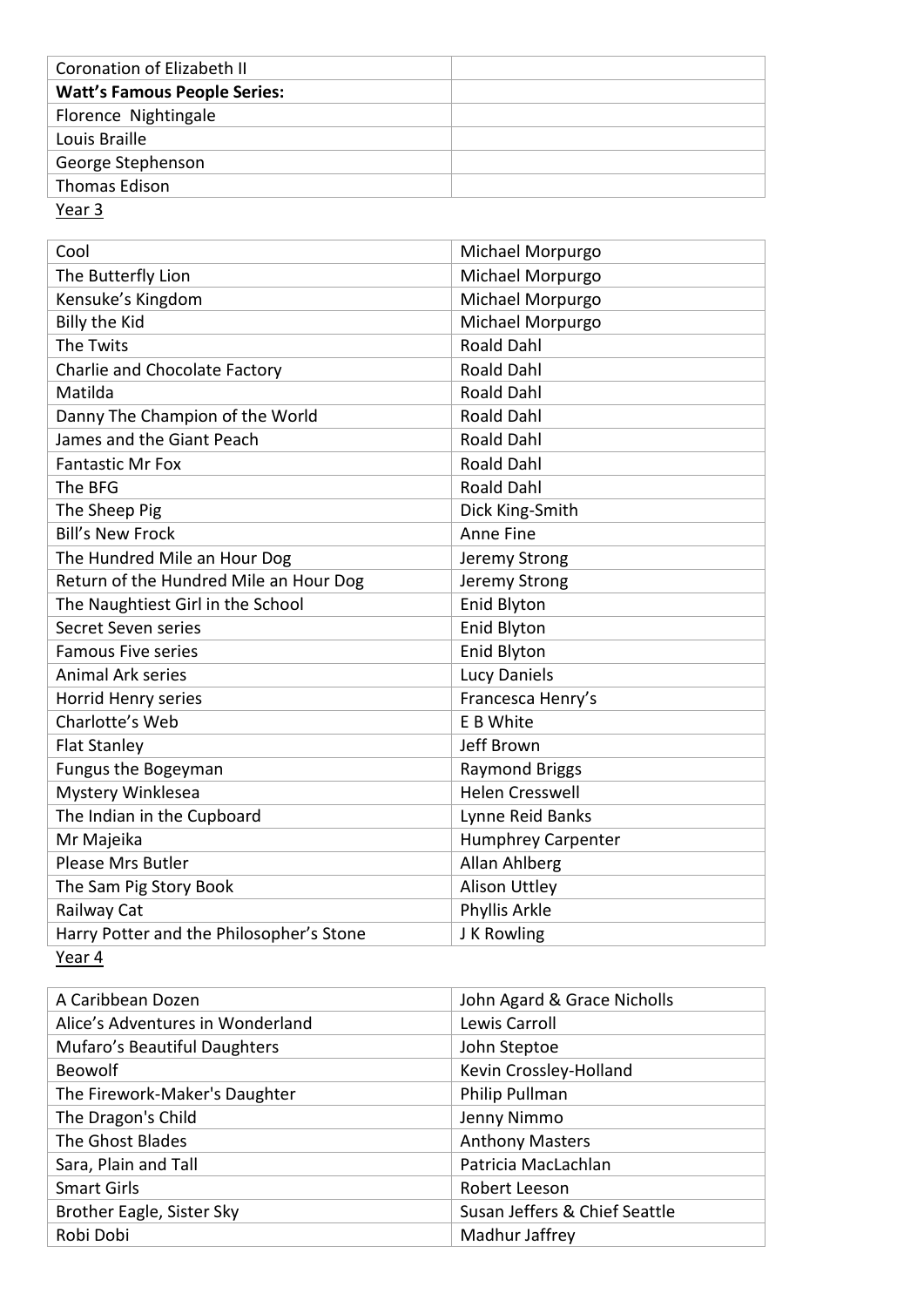| The Reluctant Dragon                 | Kenneth Grahame                 |
|--------------------------------------|---------------------------------|
| Flow                                 | Pippa Goodhart                  |
| <b>Dragon Poems</b>                  | John Foster & Korky Paul        |
| The Crazy Shoe Shuffle               | <b>Gillian Cross</b>            |
| The Sea Piper                        | <b>Helen Cresswell</b>          |
| The Chocolate Touch                  | <b>Patrick Skene Catling</b>    |
| Spacebaby                            | Henrietta Branford              |
| <b>Gregory Cool</b>                  | Caroline Binch                  |
| A Pot of Gold                        | Jill Bennett                    |
| Fog Hounds Wind Cat Sea Mice         | Joan Aiken                      |
| The Clothes Horse                    | Allan Ahlberg                   |
| It Was A Dark and Stormy Night       | Allan Ahlberg                   |
| The Dancing Bear                     | Michael Morpurgo                |
| The Demon Headmaster                 | <b>Gillian Cross</b>            |
| Dog So Small                         | Phillipa Pearce                 |
| <b>Emil and the Detectives</b>       | Erich Kastner                   |
| The Iron Man                         | <b>Ted Hughes</b>               |
| The Lion, The Witch and The Wardrobe | C S Lewis                       |
| Little House on the Prairie          | Laura Ingalls Wilder            |
| Mrs Frisby and the Rats of Nimh      | Robert C O'Brien                |
| Stig of the Dump                     | Clive King                      |
| <b>Swallows and Amazons</b>          | Arthur Ransome                  |
| A Child's Garden of Verse            | Robert Louis Stevenson          |
| Greek Myths for Young Children       | Marcia Williams                 |
| The Orchard Book of Creation Stories | Margaret Mayo & Louise Brierley |
| Year 5                               |                                 |

| <b>Water Wings</b>         | Morris Gleitzman       |
|----------------------------|------------------------|
| Blabbermouth               | Morris Gleitzman       |
| <b>Belly Flop</b>          | Morris Gleitzman       |
| The Diddakoi               | Rumer Godden           |
| Stormbreaker               | Anthony Horowitz       |
| Walter and Me              | Michael Morpurgo       |
| Friend or Foe              | Michael Morpurgo       |
| <b>Mister Monday</b>       | <b>Garth Nix</b>       |
| Aquila                     | <b>Andrew Norris</b>   |
| Harry and the Wrinklies    | Alan Temperley         |
| The Story of Tracy Beaker  | Jacqueline Wilson      |
| Double Act                 | Jacqueline Wilson      |
| Northern Lights            | Philip Pullman         |
| A Christmas Carol          | <b>Charles Dickens</b> |
| Dragon Rider               | Cornelia Funke         |
| Journey To Jo'burg         | <b>Beverly Naidoo</b>  |
| Journey to the River Sea   | Eva Ibbotson           |
| The Owl Service            | Alan Garner            |
| Pig Heart Boy              | Malorie Blackman       |
| Tom's Midnight Garden      | Philippa Pearce        |
| Watership Down             | <b>Richard Adams</b>   |
| The Wizard of Earthsea     | Ursula K Le Guin       |
| Wolves of Willoughby Chase | Joan Aiken             |